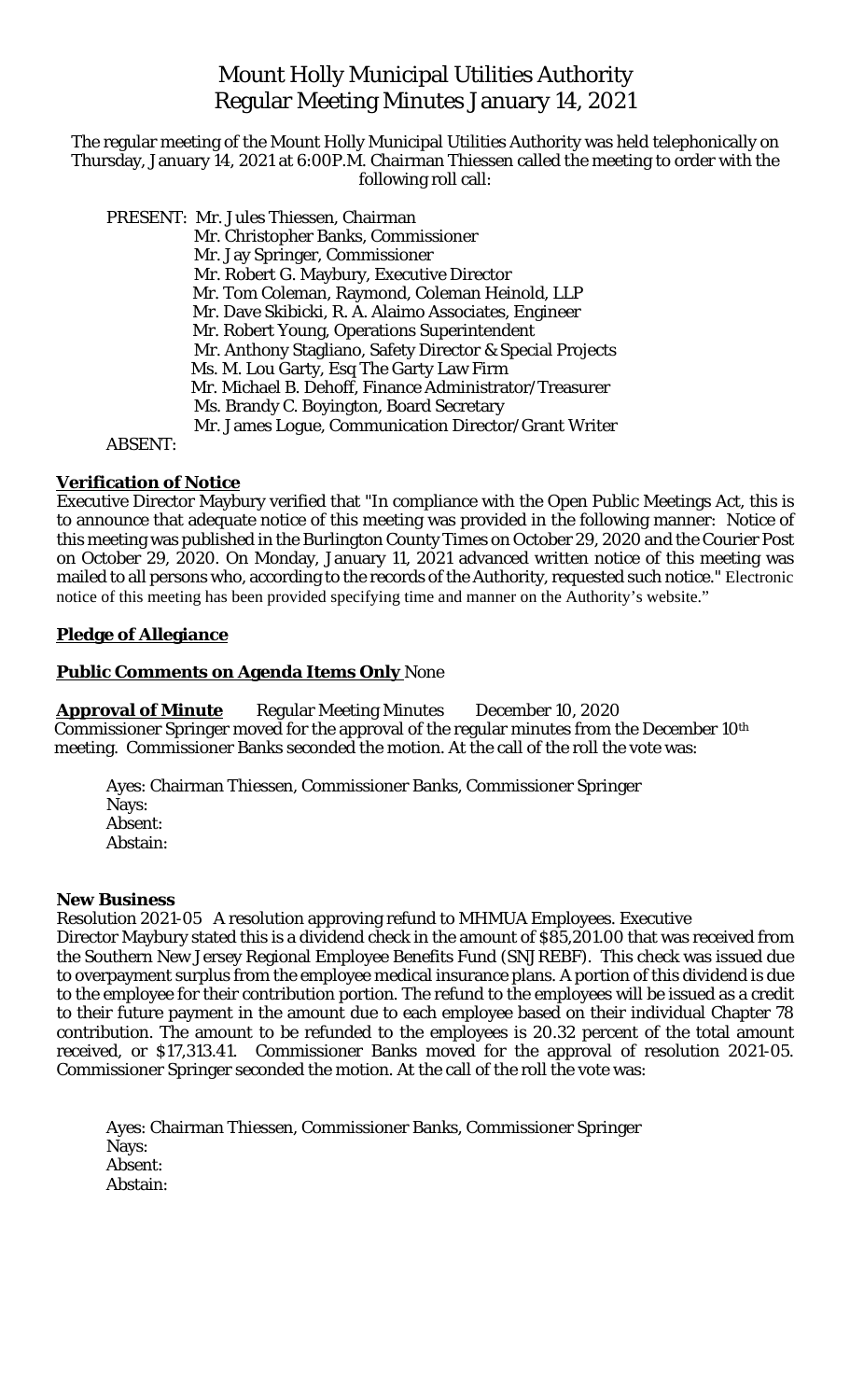Resolution 2021-06 A resolution adopting a smoke free workplace policy. Commissioner Springer moved for the approval of resolution 2021-06. Commissioner Banks seconded The motion. At the call of the roll the vote was:

Ayes: Chairman Thiessen, Commissioner Banks, Commissioner Springer Nays: Absent: Abstain:

#### **Consent Agenda**:

"All items listed with an asterisk (\*) are considered routine by the Authority and will be enacted by one motion. Should a Commissioner wish to discuss a consent agenda item separately, that item can be removed from the consent agenda and considered in its normal sequence."

| *Resolution 2021-01 | A resolution approving the operating expenses for the month of |
|---------------------|----------------------------------------------------------------|
|                     | December.                                                      |
| *Resolution 2021-02 | A resolution approving the sewer refunds for the month of      |
|                     | December.                                                      |
| *Resolution 2021-03 | A resolution approving the expenditures for the month of       |
|                     | December from the escrow fund.                                 |
| *Resolution 2021-04 | A resolution approving the expenditures for the month of       |
|                     | December from the improvement replacement fund.                |

Commissioner Banks moved for the approval of consent agenda. Commissioner Springer seconded the motion. At the call of the roll the vote was:

Ayes: Chairman Thiessen, Commissioner Banks, Commissioner Springer Nays: Absent: Abstain:

#### **Communications** None

#### **To be presented by the public** None

**Report of the Executive Director** The Report of the Executive Director was received. Executive Director stated that RFP's (request for proposals for professionals) were opened today. Once they are reviewed, a summary will be put together and sent out for the commissioners for consideration of appointment at the February 11<sup>th</sup> re-org meeting. The Authority received notice from Mt. Holly Township that Richard DiFolco will be appointed as a commissioner. Chairman Thiessen asked if he was appointed to a hold over term or full term. Executive Director Maybury stated Mr. DiFolco was appointed to a full term.

**Report of the Engineer** The Report of the Engineer was received. Mr. Skibicki stated he has shared with Authority staff the bid schedule for the Garden Street Pump Station.

**Report of the Operations Superintendent** The Report of the Operations Superintendent was received. Nothing to add.

**Report of the Safety Director and Special Projects** The Report of the Safety Director was received. Mr. Stagliano stated the Authority received replacement generator for the Tarnsfield pump station, however the automatic transfer switch was left out of the shipment, and should be in by March.

### **Report of the Solicitor** Nothing to add.

**Report of the Finance Administrator/Treasurer** The Report of the Finance Administrator was received. Nothing to add.

**Other new business** 2020-2021 Elected Officials Risk Management Seminar M.E.L training information sharded with Commissioners, deadline May 01, 2021. Reminder sent to all the Commissioners via email at the request of Chairman Thiessen.

**Matters to be presented by the Commissioners** Commissioner Springer asked if the RFP submissions would be distributed via hardcopy or email. Executive Director Maybury stated they will be electronic unless you specifically ask for hard copies. Commissioner Banks questioned if the Authority had off for Martin Luther King Day. Commissioner Banks continued stating there is a virtual training, Unconsciously Biased, available online at 3:00 P.M. Monday January 18, 2021. Link will be shared via email.